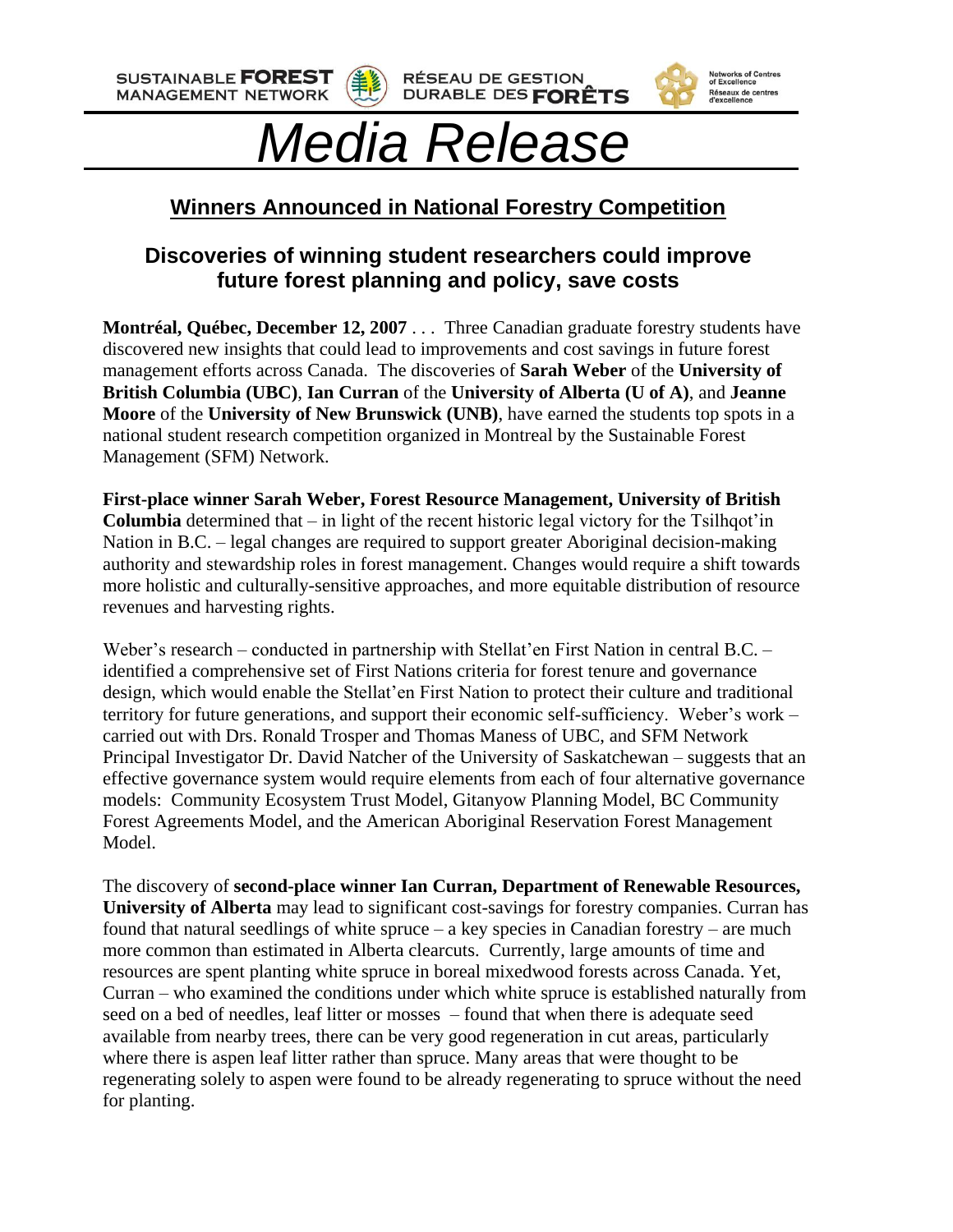"This unexpected ecological bonus of spruce trees could be an economic boon to forestry companies, allowing them to reduce the amount they spend on tree planting," said Curran, who is working in collaboration with SFM Network Principal Investigators Drs. Vic Lieffers and Ellen Macdonald at the U of A.

#### **Third-place winner Jeanne Moore, Forestry and Environmental Management,**

**University of New Brunswick** is providing forest managers with information that can save them money and keep them out of trouble in the forest, and enable trees to be grown and harvested more effectively. Moore's work – which focuses on the southeastern New Brunswick-based Fundy Model Forest – improves the precision of forest management by developing new maps which overlay the most recent Geographic Information Systems (GIS) satellite information showing depth-to-water tables on existing soils maps, and aligning them with topography and water features.

"Soils maps at present are rather imprecise," said Moore, who is working with SFM Network Principal Investigator Dr. Paul Arp at UNB. "There is variability in tree growth despite what the soils maps tell us about growing conditions, which means some sites are either dryer or wetter than the maps show." Moore's new maps help forest managers avoid situations where the forest is too wet to harvest or build roads through, and where harvesting equipment could harm the ecology of the site.

Thirty-two graduate students participated in the SFM Network competition nationally. Participants had to demonstrate that they had considered the implications their research would have for industry and society as a whole.

The research projects were evaluated by SFM Network's Scientific Director **Dr. Jim Fyles** of McGill University, and Scientists-at-Large, **Dr. Paul Barten**, Associate Professor Forest Resources, University of Massachusetts Amherst, and **Dr. George Stankey**, U.S. Forest Service (retired), Seal Rock, Oregon who stated, "it was clear that each student researcher had given considerable thought to the implications associated with their work, both in terms of management applications as well as to future research issues."

First place winner Sarah Weber will present her findings at an international forest symposium of her choice. Second place winner Ian Curran will present his findings at a national research conference of his choice, and third-place winner Jeanne Moore will receive funding to present her findings at a regional research conference of her choice.

#### **About the Sustainable Forest Management Network (www.sfmnetwork.ca)**

The Sustainable Forest Management Network is a national not-for-profit centre of research excellence under the federal Networks of Centres of Excellence Program. The Program is a federal initiative administered jointly through the Natural Sciences and Engineering Research Council (NSERC), the Canadian Institutes of Health Research (CIHR) and the Social Sciences and Humanities Research Council (SSHRC) in partnership with Industry Canada.

| <b>Contact Information:</b> |                      |
|-----------------------------|----------------------|
| <b>Sarah Weber:</b>         | Tel.: (604) 892-2329 |
| Dr. Thomas Maness           | Tel: (604) 822-2150  |
| Dr. David Natcher           | Tel: (306) 966-4045  |

**Sarah Weber: Tel.: (604) 892-2329 E-mail: [seweber@interchange.ubc.ca](mailto:seweber@interchange.ubc.ca)** E-mail: [thomas.maness@ubc.ca](mailto:thomas.maness@ubc.ca) E-mail: [david.natcher@usask.ca](mailto:david.natcher@usask.ca)

- 30 -